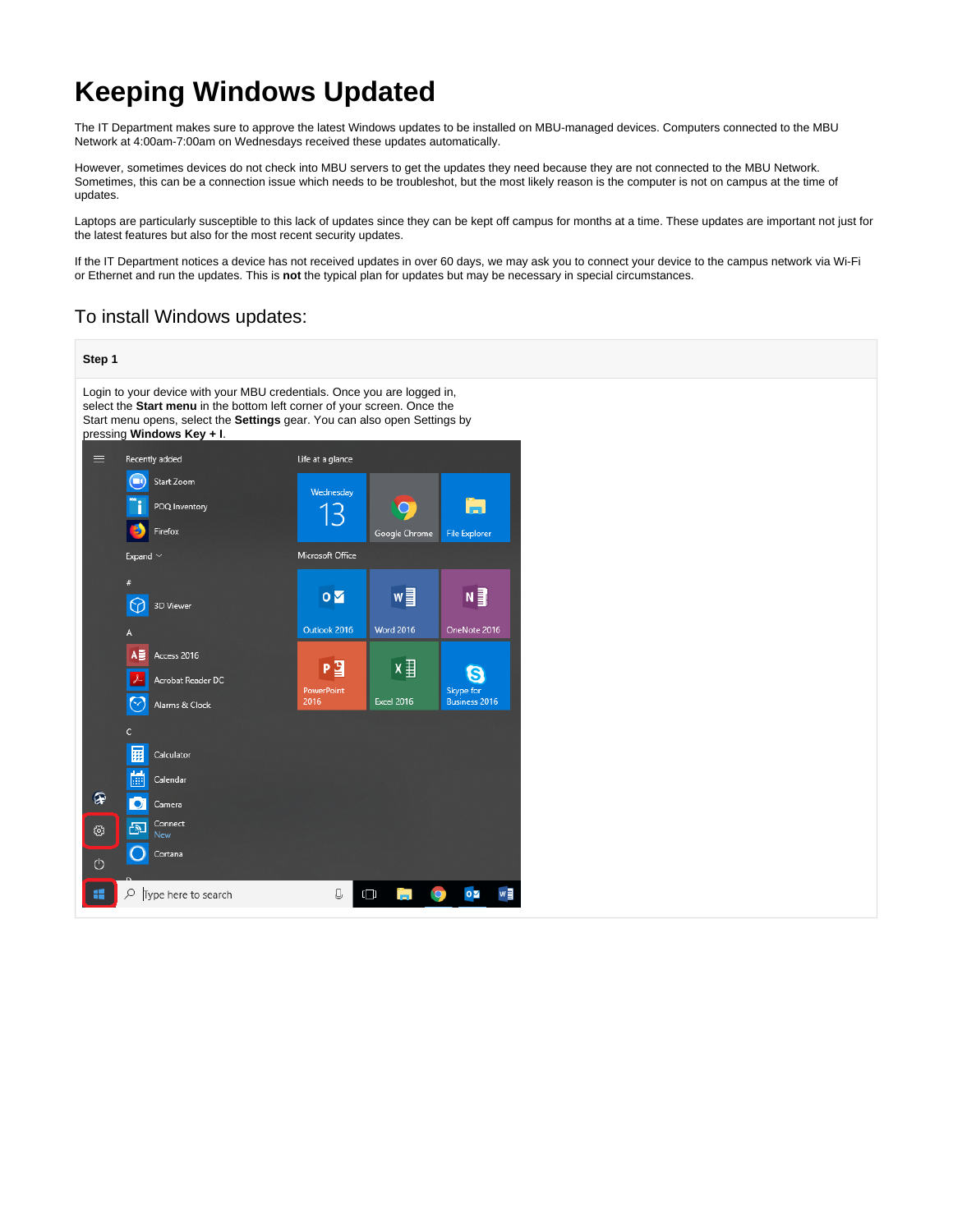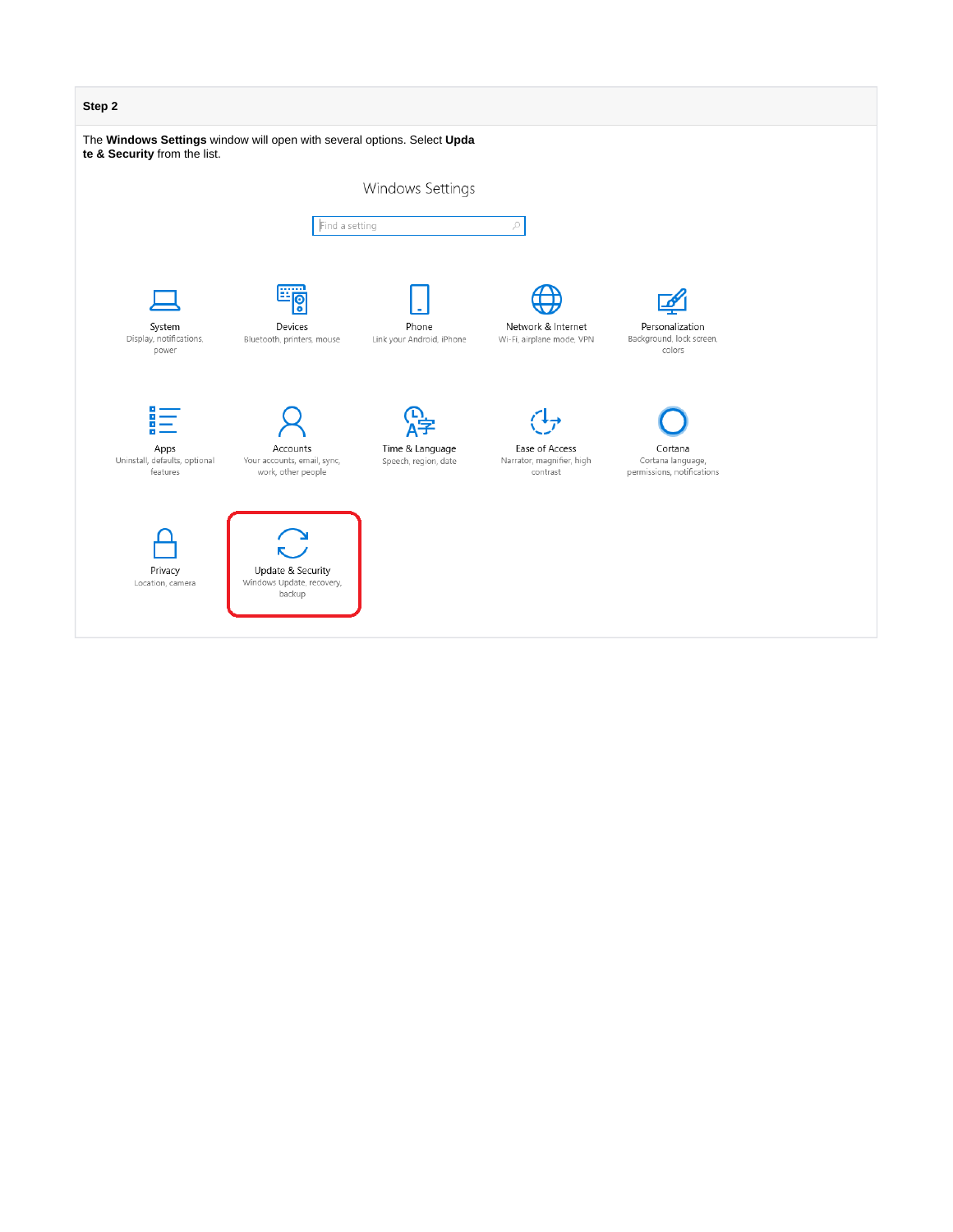| Step 3                                                                                                                                                                                                                                                          |                         |                                                                                                                                                                                                                         |  |
|-----------------------------------------------------------------------------------------------------------------------------------------------------------------------------------------------------------------------------------------------------------------|-------------------------|-------------------------------------------------------------------------------------------------------------------------------------------------------------------------------------------------------------------------|--|
| Selecting Update & Security will open the Update & Security menu. It<br>should default to open with the first option, Windows Update. If you do not<br>see Windows Update at the top of your window, you can select it from the<br>list of options on the left. |                         |                                                                                                                                                                                                                         |  |
| Settings                                                                                                                                                                                                                                                        |                         |                                                                                                                                                                                                                         |  |
| Home                                                                                                                                                                                                                                                            |                         | Windows Update                                                                                                                                                                                                          |  |
| Find a setting                                                                                                                                                                                                                                                  | ₽                       | *Some settings are managed by your organization<br>View configured update policies                                                                                                                                      |  |
| Update & Security                                                                                                                                                                                                                                               |                         | Update status                                                                                                                                                                                                           |  |
|                                                                                                                                                                                                                                                                 | <b>Windows Update</b>   | Your device is up to date. Last checked: Today, 5:09 AM<br>$\partial_{\boldsymbol{c}}$                                                                                                                                  |  |
|                                                                                                                                                                                                                                                                 | Windows Defender        | Check for updates                                                                                                                                                                                                       |  |
| 个<br>Backup                                                                                                                                                                                                                                                     |                         |                                                                                                                                                                                                                         |  |
| Troubleshoot                                                                                                                                                                                                                                                    |                         | Check online for updates from Microsoft Update.                                                                                                                                                                         |  |
| 0<br>Recovery                                                                                                                                                                                                                                                   |                         | View installed update history                                                                                                                                                                                           |  |
| Activation<br>⊙                                                                                                                                                                                                                                                 |                         | Update settings                                                                                                                                                                                                         |  |
| Å<br>Find my device                                                                                                                                                                                                                                             |                         | *We'll automatically download and install updates, except on metered connections (where charges may apply). In that<br>case, we'll automatically download only those updates required to keep Windows running smoothly. |  |
| îł<br>For developers                                                                                                                                                                                                                                            |                         | <b>Restart options</b>                                                                                                                                                                                                  |  |
| 岚                                                                                                                                                                                                                                                               | Windows Insider Program | <b>Advanced options</b>                                                                                                                                                                                                 |  |
|                                                                                                                                                                                                                                                                 |                         |                                                                                                                                                                                                                         |  |